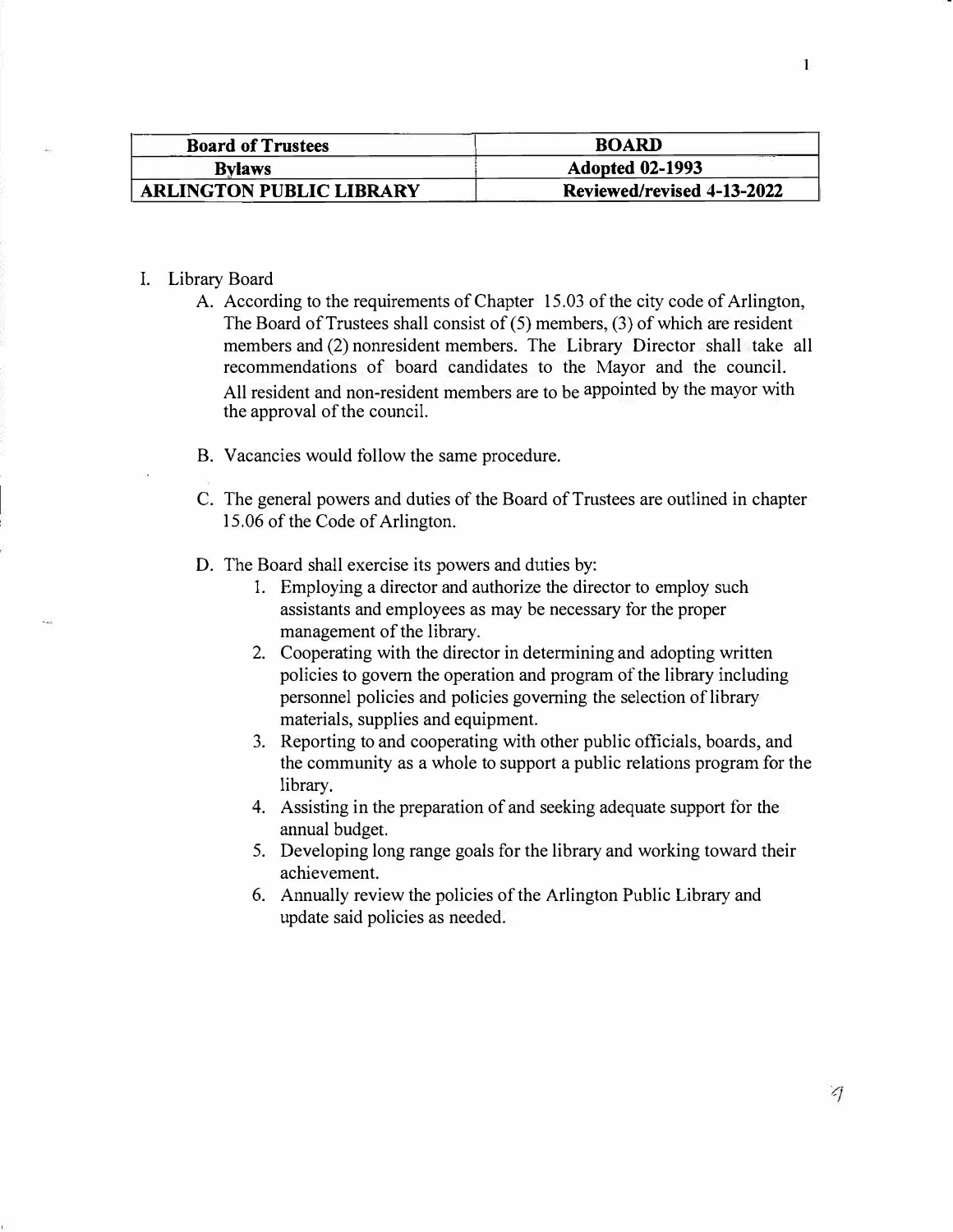# II. Officers

- A. The officers of the Board shall consist of President, Vice President, and Secretary. Their terms of office shall be for one year. Election of officers will be held in June and hold office until their successors are elected. Officers may succeed themselves in office, provided that none serves more than three terms in succession in the same office.
- B. The duties of all officers shall be those as dictated by custom and law in accordance with their titles.

# III. Meetings

- A. Regular meetings shall be held monthly, date and hour to be determined by the Board. In the library or such other place as the Board determines.
- B. Special meetings maybe held any time at the call of the President or Secretary or at the call of any two members of the Board provided that notice thereof be given in accordance with Chapter 28A, Code of Iowa: Official Meetings Open to the Public and that notice be in advance of a special meeting.
- C. A quorum at any meeting shall consist of (3) or more members.
- D. Call to order Roll Call Approval of the agenda Approval of minutes of previous meeting Public Forum Correspondence & Communications Report of Director Financial Report & Approval of Expenditures **Committee Reports Unfinished Business New Business** Setting of Next Board Meeting Adjournment
- F. An agenda for Board meetings shall be prepared by the Director and the President of the Board.